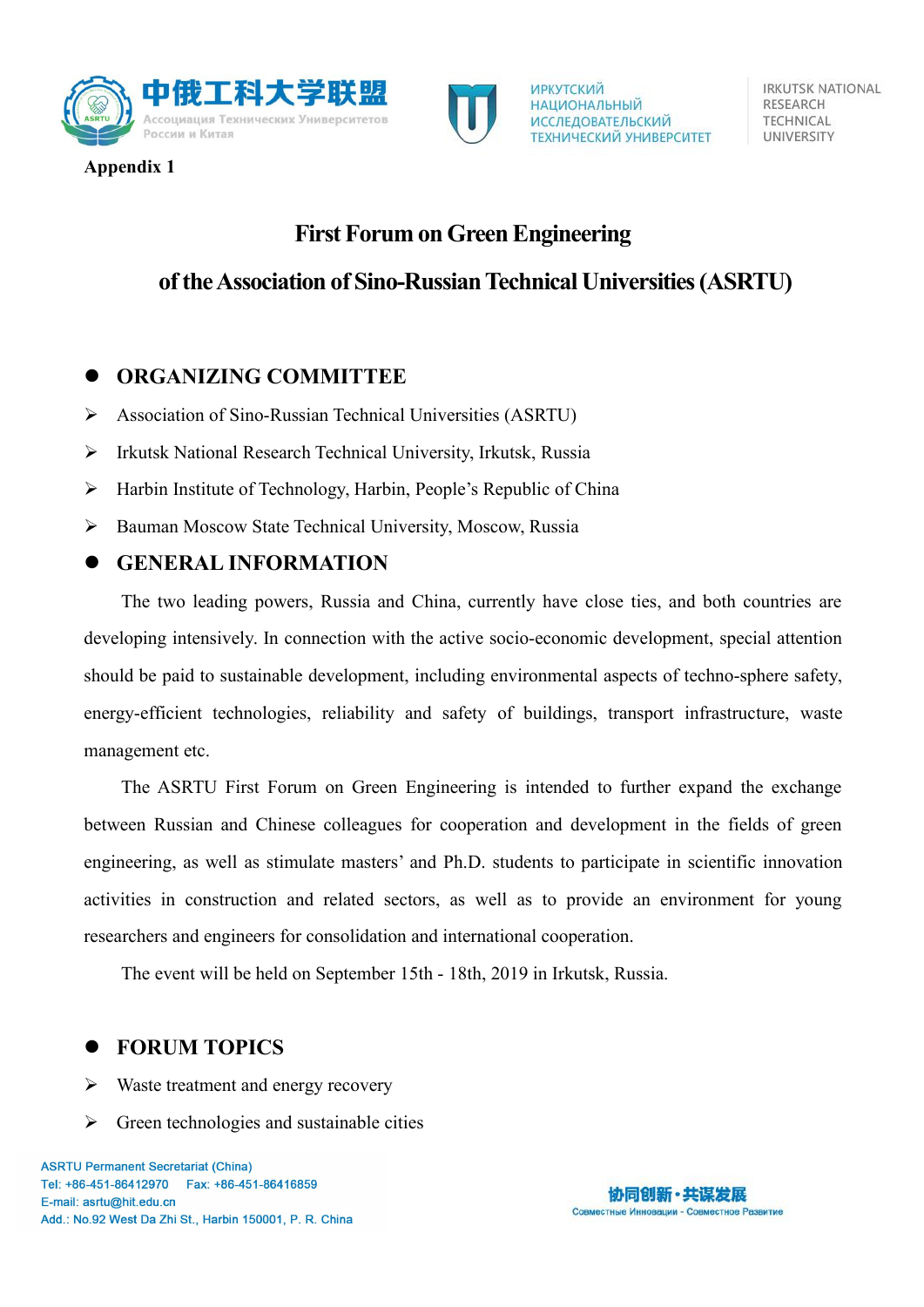



**IRKUTSK NATIONAL** RESEARCH **TECHNICAL UNIVERSITY** 

- Environmental management
- $\triangleright$  Energy saving and energy efficiency in construction of public utilities
- $\triangleright$  Theoretical basis for improving energy efficiency: eco-energy
- $\triangleright$  Geo-information support of environmental management
- $\triangleright$  Environmental aspects of techno-sphere safety
- $\triangleright$  Environmental monitoring

## **WORKING LANGUAGE**

 $\triangleright$  English

## **IMPORTANT DATES**

- $\triangleright$  Please, send a completed application form (Appendix 3) and a copy of the passport personal data page to the Organizing Committee at zhangwei1990\_hit@163.com by **May 15th, 2019.**
- $\triangleright$  Please, send report abstracts (Appendix 4) to the Organizing Committee at zhangwei1990\_hit@163.com by **May 15th, 2019.**
- $\triangleright$  Please, send your report to the Organizing Committee to be published in a compilation of the forum materials on **September 9th, 2019.**

# **FINANCIAL TERMS FOR THE PARTICIPANTS**

The host party will meet all participants at the airport and provide transfer service, food, cultural programs and city transportation during the forum.

The forum participants cover flight and accommodation expenses. Average cost of the standard hotel room in Irkutsk is 4000- 5000 RUB (400-500 Chinese RMB) per night.

Ph.D. and Master's degree students will be living in a student dormitory of INRTU (single or double room). The cost of student dormitory varies between 300-600 RUB (30-60 Chinese RMB) per night.

The forum participants are responsible for flight expenses.

# **ADDITIONAL INFORMATION**

A compilation of participants'speeches will be published as a follow-up to the forum.